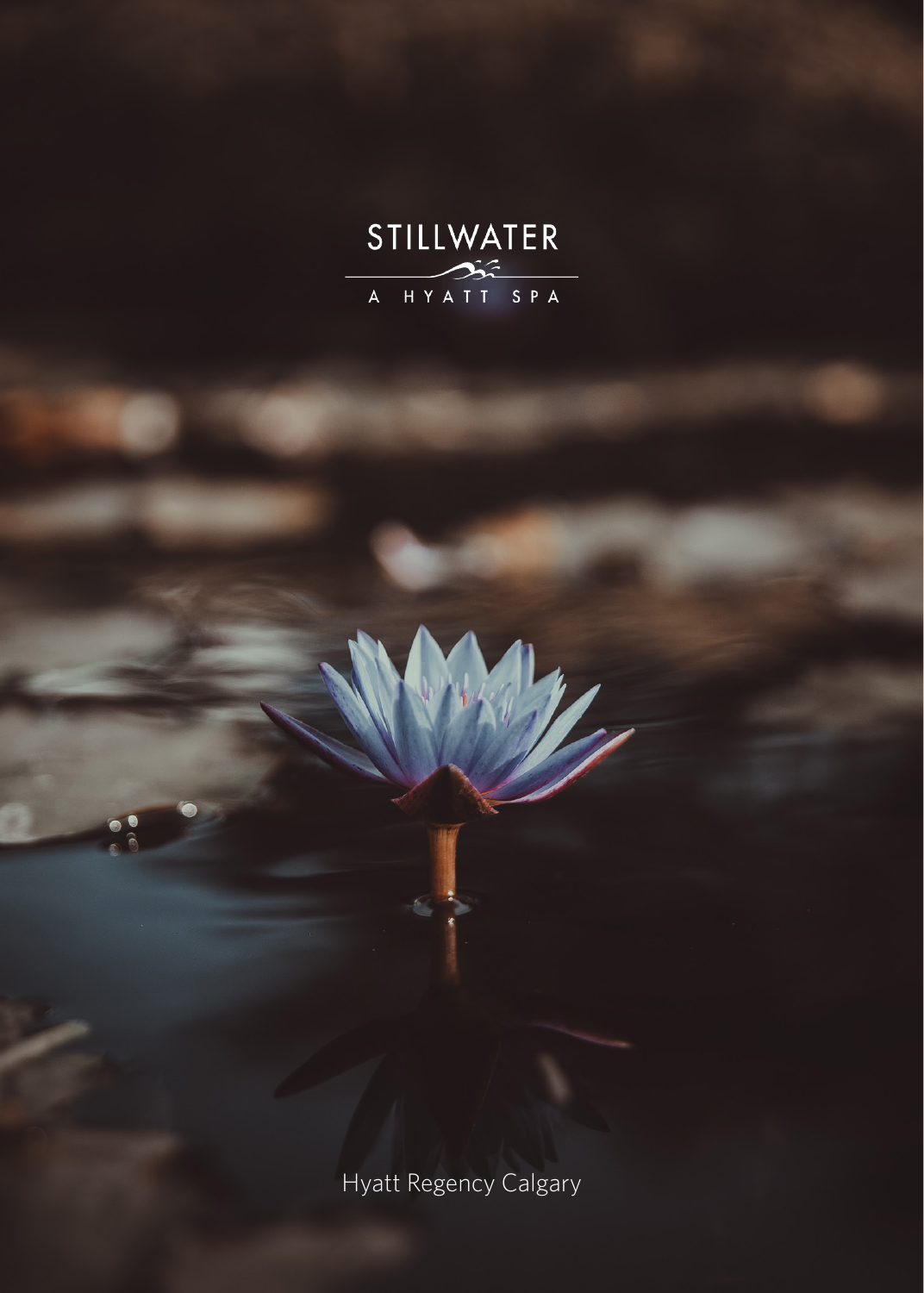# STILLWATER SPA Hyatt Regency Calgary

Welcome to your personal oasis of calm right in the heart of downtown Calgary where relaxation, combined with thoughtful, caring and personalized attention awaits.

The safety of our guests and colleagues is always a top priority.

This brochure provides information on our spa services including our enhanced safety protocols that have your utmost wellbeing and comfort in mind.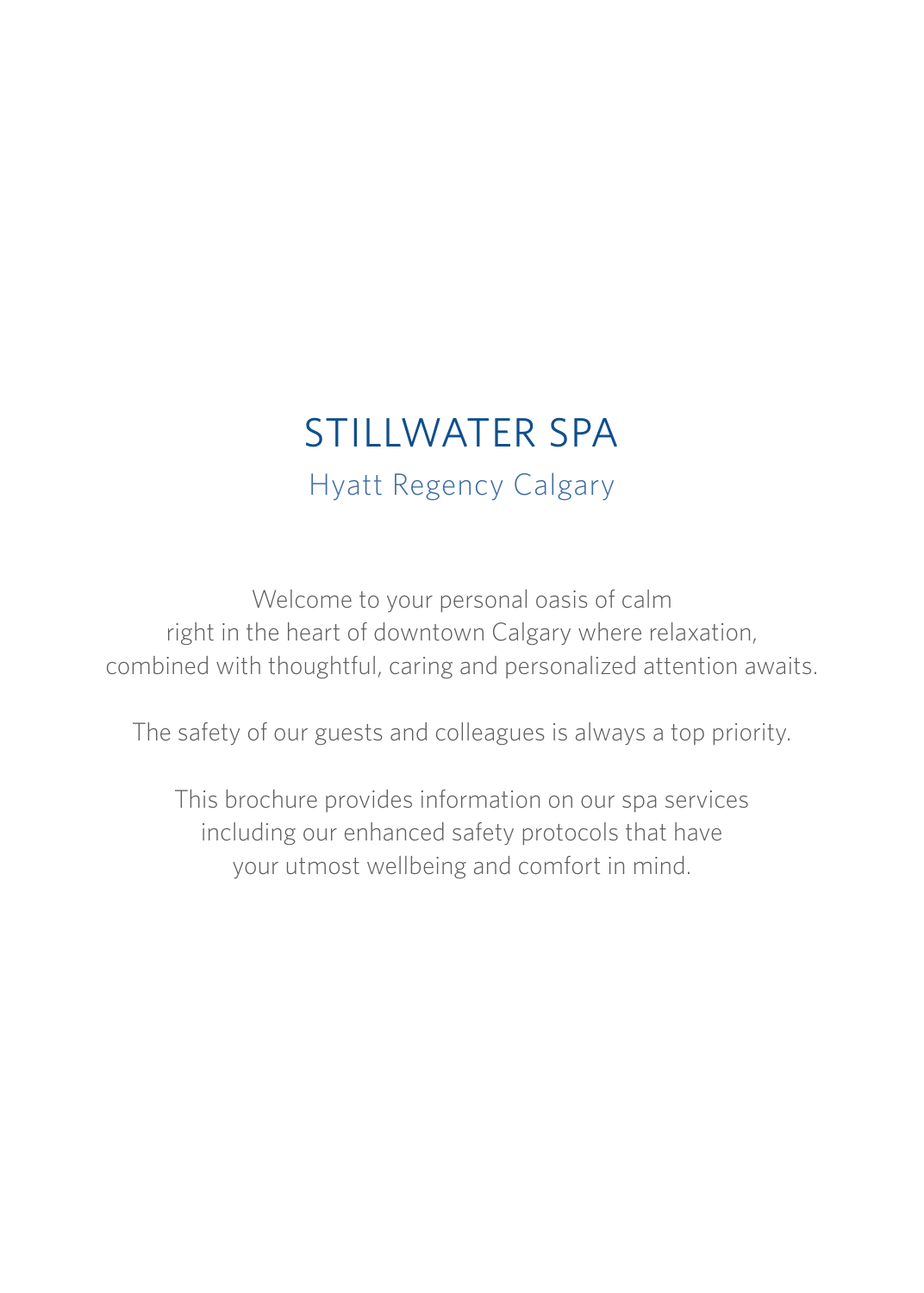### STILLWATER Refresh

\$330 3 hours \$350 3 hours

Your refreshing day begins with a one-hour Relaxation Massage or Therapeutic Massage, followed by our Signature Manicure and Pedicure. For the ultimate refresh, an entrée from our Spa Cuisine Menu is included.

Relaxation or Therapeutic Massage Signature Manicure Signature Pedicure Spa cuisine entrée prepared by Hyatt Chefs.

### STILLWATER Tranquility

\$465 3 hours \$495 3 hours

This mindful Spa escape renews our purposeful journey into the tranquil. Begin with a serene one-hour Body Treatment, a one-hour Relaxation or Therapeutic Massage, followed by our Moisture Drench Facial. To nourish your soul, this package includes an entrée from our Spa Cuisine Menu.

Moisture Drench Body Treatment Relaxation or Therapeutic Massage Moisture Drench Facial Spa cuisine entrée prepared by Hyatt Chefs.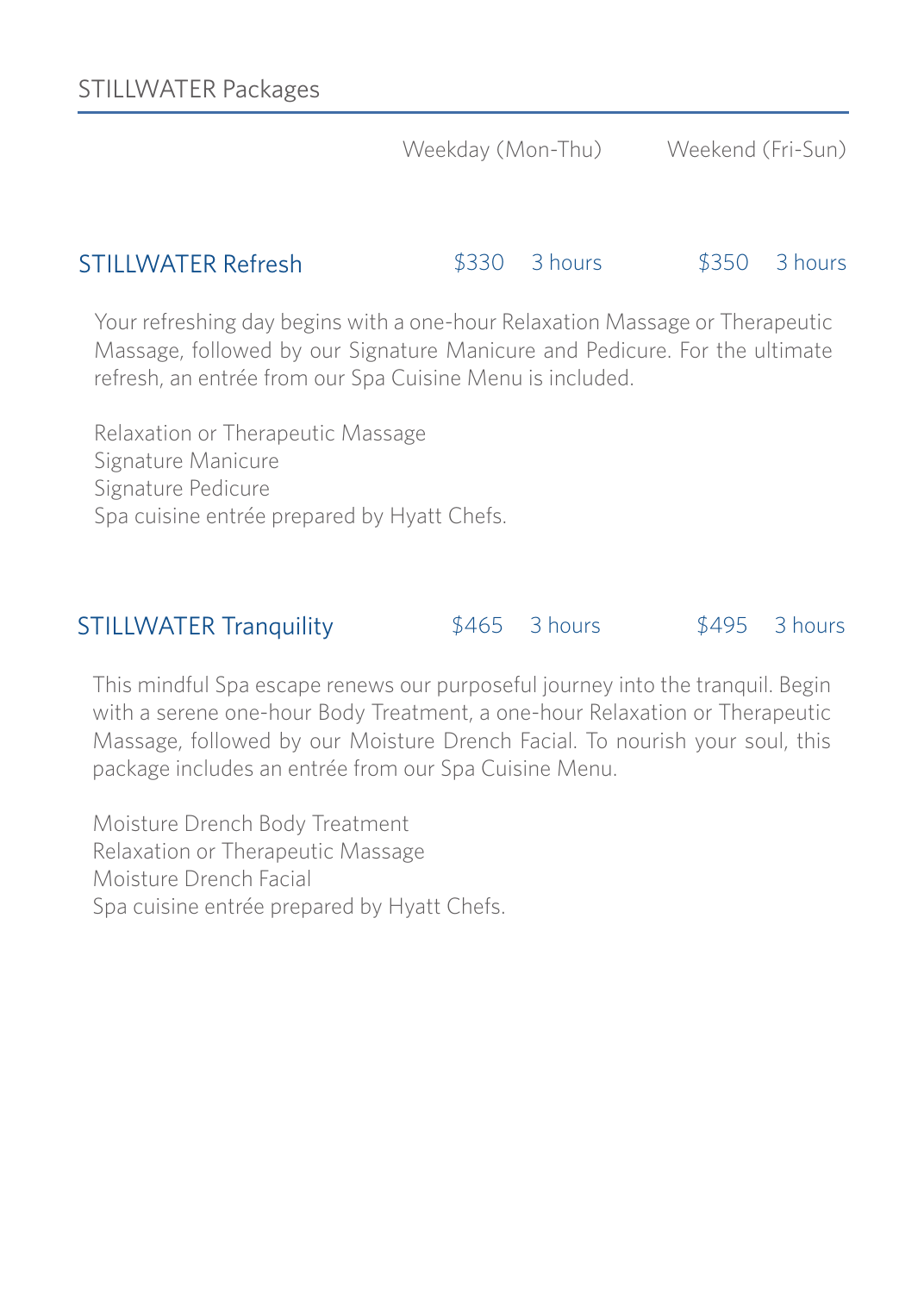#### STILLWATER Escape \$490 4 hours \$520 4 hours

Awaken your senses with a revitalizing Spa escape. Your getaway begins with a one-hour Body Treatment followed by a Moisture Drench Facial. Continue your escape with a Signature Manicure and Pedicure Package includes an entrée from our Spa Cuisine Menu.

Moisture Drench Body Treatment Moisture Drench Facial Signature Manicure Signature Pedicure Spa cuisine entrée prepared by Hyatt Chefs

### STILLWATER Pre-Natal \$315 2 ½ hours \$335 2 ½ hours

Take a deep breath and enjoy this memorable repose. Begin with our Soothe & Restore Facial followed by our Signature Pedicure and Express Manicure. This package includes an entrée from our Spa Cuisine Menu. Designed for the expectant mother past their first trimester.

Soothe & Restore Facial Signature Pedicure Express Manicure Spa cuisine entrée prepared by Hyatt Chefs

### Couple's Treatment Room

Side by side massages in our couple's treatment room is available upon request.

**Stillwater Spa offers a couple's steam for \$20 per person. Bookings must be made in advance through our Spa reservation line 403 537 4474.**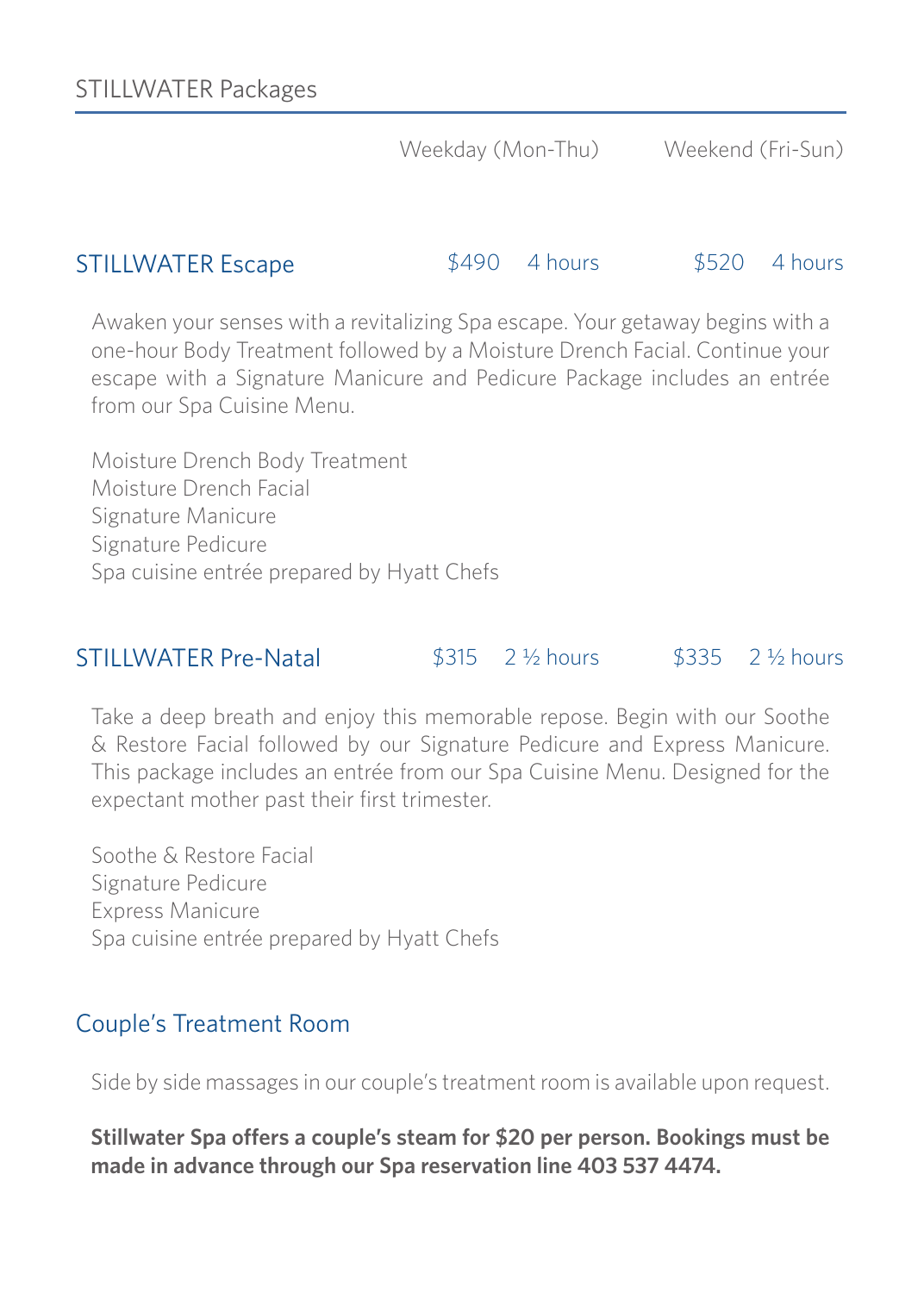|                             | Weekday (Mon-Thu) |                                 |       | Weekend (Fri-Sun)            |  |
|-----------------------------|-------------------|---------------------------------|-------|------------------------------|--|
| <b>Therapeutic Masssage</b> | \$160             | 1 hour                          | \$170 | 1 hour                       |  |
|                             |                   | $$215 \quad 1\frac{1}{2}$ hours |       | $$225$ 1 $\frac{1}{2}$ hours |  |

A deep muscle massage utilizing peppermint oil to promote circulation and heat pack to penetrate muscles. This massage is effective for providing relief from back or neck pain, sciatic pain, muscle strains and arthritis.

| <b>Therapeutic Cupping</b> | $$175$ 1 hour   | \$185 | 1 hour           |
|----------------------------|-----------------|-------|------------------|
|                            | $$230$ 1½ hours |       | $$240$ 1 ½ hours |

Cupping is an ancient therapy that promotes circulation, reduces pain and increases range of motion among many other benefits. Cups are a therapeutic massage modality to decompress and optimize the body's balance and mobility. Stillwater Spa's Registered Massage Therapists can modify cup pressure to suit your individual needs and ensure the most effective treatment in the time you have chosen.

1 hour Therapeutic Cupping is a targeted treatment focusing on body-specific areas discussed with RMT.

1 ½ hours Therapeutic Cupping allows for a targeted and full body treatment providing optimal therapeutic results.

| <b>Relaxation Massage</b> | \$160 | - 1 hour                        | \$170 | 1 hour          |
|---------------------------|-------|---------------------------------|-------|-----------------|
|                           |       | $$215 \quad 1\frac{1}{2}$ hours |       | $$225$ 1½ hours |

A relaxing massage with lighter pressure utilizing the benefits of Lavender Blossom oil to calm, relax and soothe the body and mind.

| Pre-Natal Massage | \$160 | l hour | \$170 | l hour- |
|-------------------|-------|--------|-------|---------|
|-------------------|-------|--------|-------|---------|

Supported by a pre-natal pillow, the Pre-Natal Massage offers full support and comfort plus extra attention to the belly to avoid stretch marks. For the expectant mother past her first trimester.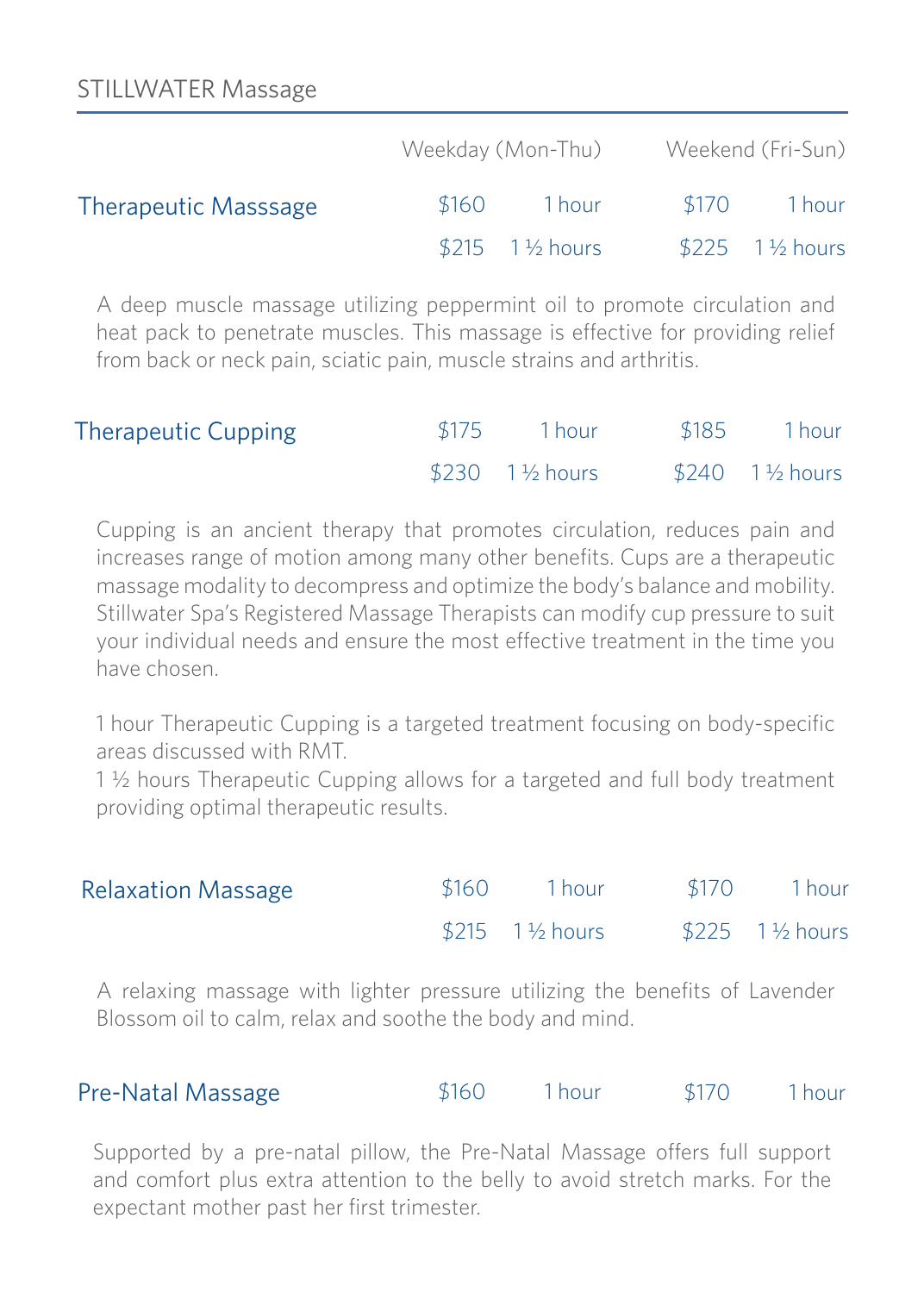$$15$  \$15

### Wild Lime Scalp Treatment  $$35$   $\frac{1}{4}$  hour  $$35$   $\frac{1}{4}$  hour

This mesmerizing scalp treatment is designed to release muscle tension in the neck, shoulders, and scalp, as well as deeply condition the hair. The session begins with our opening inhalation ritual followed by an application of Wild Lime Revitalizing Scalp and Hair Oil to promote renewed energy and re-boot tired minds. Available as an add-on to 1 hour massage treatments only.

#### Energized Foot Therapy  $$35 \frac{1}{4}$  hour  $$35 \frac{1}{4}$  hour

A revitalizing foot treatment designed to invigorate the whole body. Feet are massaged with energizing Peppermint and stimulating Horse Chestnut to enhance circulation. Available as an add-on to 1 hour massage treatments only.

### Body Butter

Melt into paradise with our luxurious Body Butter Enhancement. Guests can choose from Stillwater Spa's Signature Body Butters. Rich and nourishing floral scents, soft citrus profiles and relaxing grounding notes makes this an essential enhancement to your Therapeutic or Relaxation massage. Available as an addon to all massage treatments.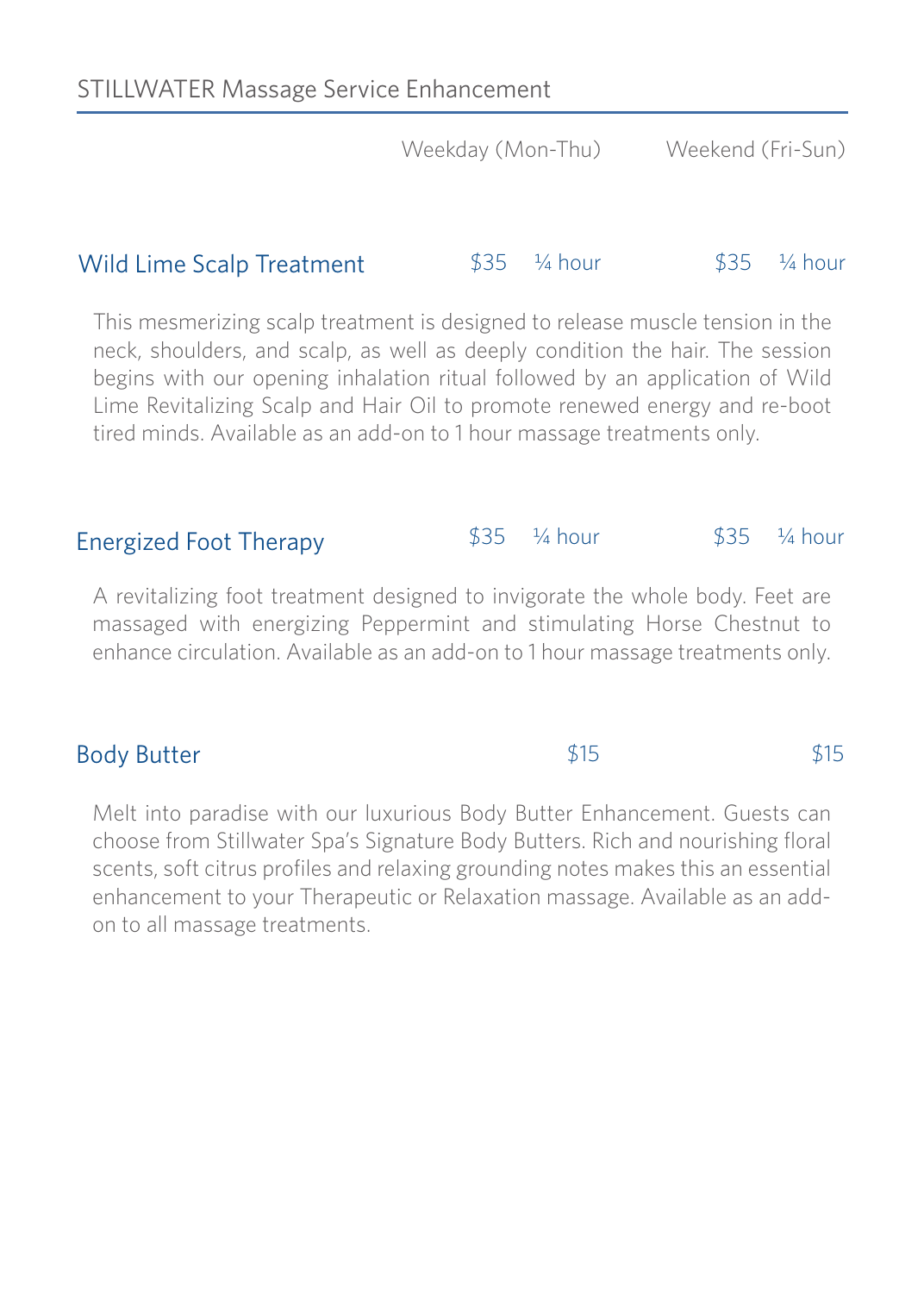### Moisture Drench Body Treatment \$175 1 hour \$185 1 hour

The ultimate moisture enhancing body treatment. Beginning with a hypnotic dry brush exfoliation, mineral-rich gel masque infused with aromatic Japanese Ume to nourish skin. Following our custom blended body butter application, fall deeper into relaxation while cocooned in a warming duvet. A mesmerizing Wild Lime Scalp and Hair Treatment, Manuka Honey facial massage and a revitalizing foot massage concludes this sublime body treatment.

#### Lemongrass Mimosa Body Scrub \$175 1 hour \$185 1 hour

This refreshing full-body exfoliation hydrates and brightens, leaving your skin silky smooth. Micronized Walnut Shells exfoliate while Mimosa and Bamboo Extracts create lasting softness. This head-to-toe body experience includes a Manuka Honey facial massage, Wild Lime Scalp and Hair Treatment, full-body hydration application and a revitalizing foot massage.

### Pre-Natal Rest & Renewal

\$175 1 hour \$185 1 hour

This deeply restorative treatment is designed for moms-to-be to help improve sleep, reduce stress and soothe muscle fatigue. The session begins with a dry brush exfoliation followed by a Manuka Honey facial massage, nourishing Wild Lime Scalp and Hair Treatment and gentle foot massage to soothe tired prenatal toes. For expectant mothers past their first trimester.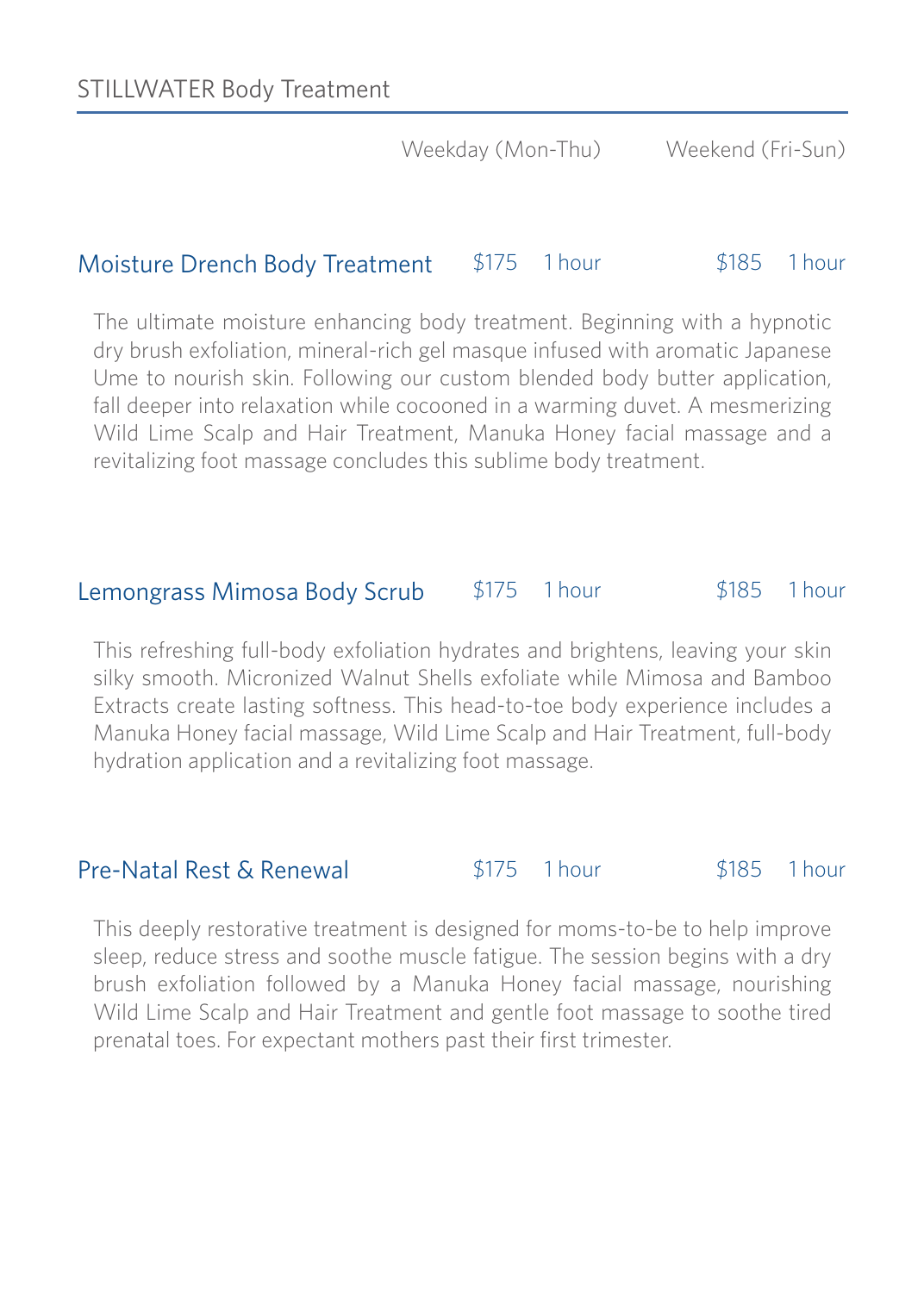### Clarifying \$155 1 hour \$165 1 hour

Improve skin clarity, reduce blemishes and soothe inflammation with a powerful blend of exfoliating Pumpkin Enzymes and Moss Extract for deeper cleansing. Anti-inflammatory Alpine Willow and Rosemary promote healing and control oil for balanced, clear skin.

### \$155 1 hour \$165 1 hour Men's Rebalancing

Designed for men's skincare needs, this balancing facial effectively renews skin tone and texture while helping to soothe and restore devitalized, sun-damaged or razor-burnt skin.

### Soothe & Restore

This healing and restorative facial is ideal for sensitized or rosacea-prone skin. Designed to calm inflammation and redness, this facial features regenerating calming Chamomile and Calendula, as well as a hydrating and soothing Aloe Replenishing Gel Mask to provide immediate relief for irritated skin.

Nature's cure for thirsty skin! This deeply hydrating facial replenishes the skin with botanical blends leaving your skin radiant and protected from harsh environmental elements.

### Moisture Drench  $$155$  1 hour  $$165$  1 hour

\$155 1 hour \$165 1 hour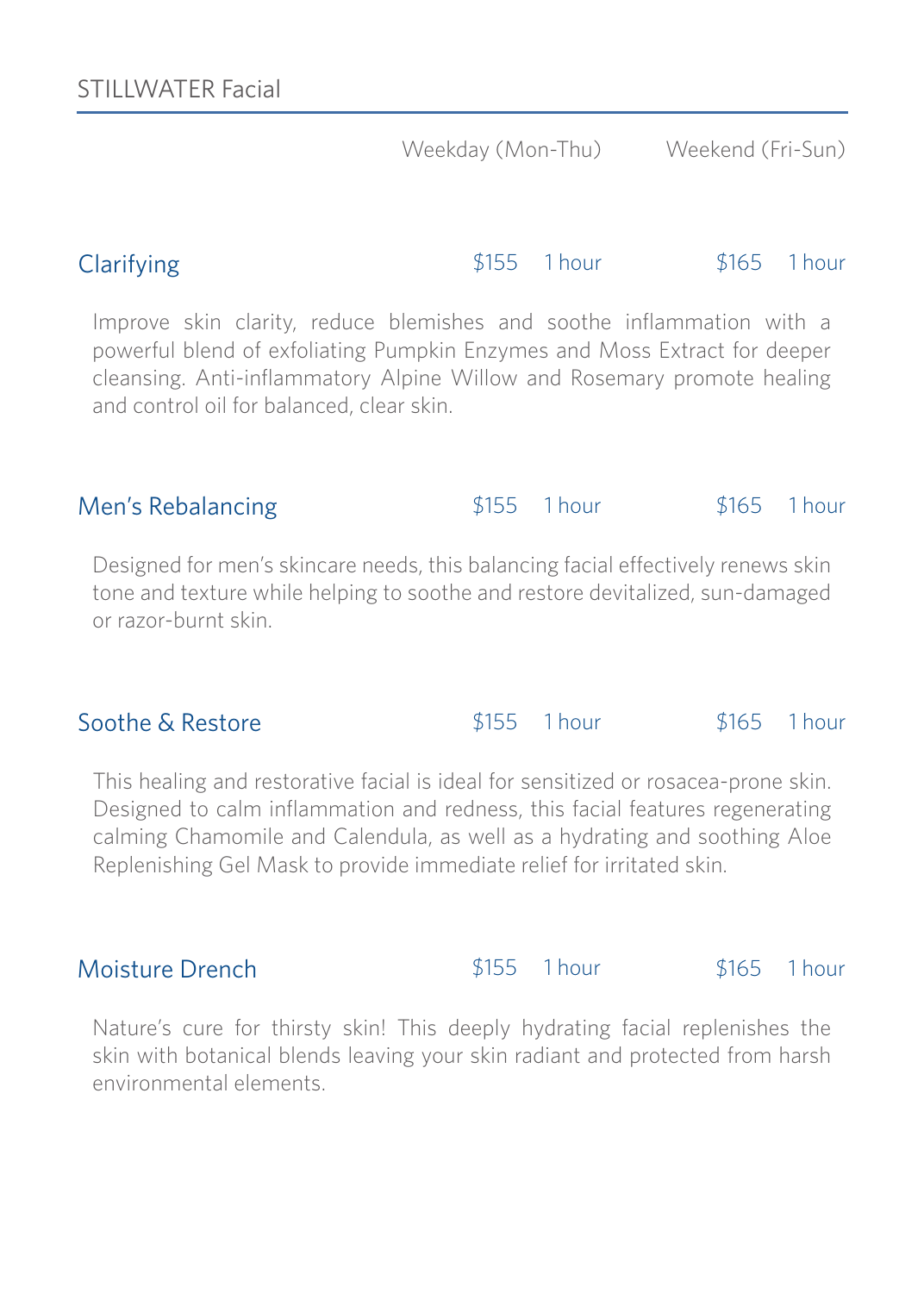### Advanced Anti-Aging \$210 1<sup>1</sup>/4 hours \$220 1<sup>1</sup>/4 hours

Our Advanced Anti-Aging Facial featuring BIOEFFECT works to improve skindensity, texture, and firmness. Innovative skincare, BIOEFFECT, imprints a luminous, dewy, even-toned complexion that simply radiates wellbeing and youthful vitality. Gua Sha facial massage brings energy to the skin encouraging collagen production, reducing muscle tension, contouring and smoothing fine lines. The perfect facial to glow!

### SilkPeel Dermal Infusion \$220 1 hour \$230 1 hour

SilkPeel Dermal Infusion is a non-invasive treatment using microdermabrasion technology to slough away dry, damaged skin cells while the dermal infusion delivers specialized skincare serums. This advanced skin resurfacing treatment initiates repair and recovery from hyperpigmentation, fine lines and uneven texture.

### Gua Sha Facial Enhancement  $$15$   $$15$   $$15$

The ancient art of Gua Sha brings energy to the skin encouraging collagen production, reducing muscle tension, contouring and smoothing fine lines. The perfect facial enhancement to achieve radiant skin.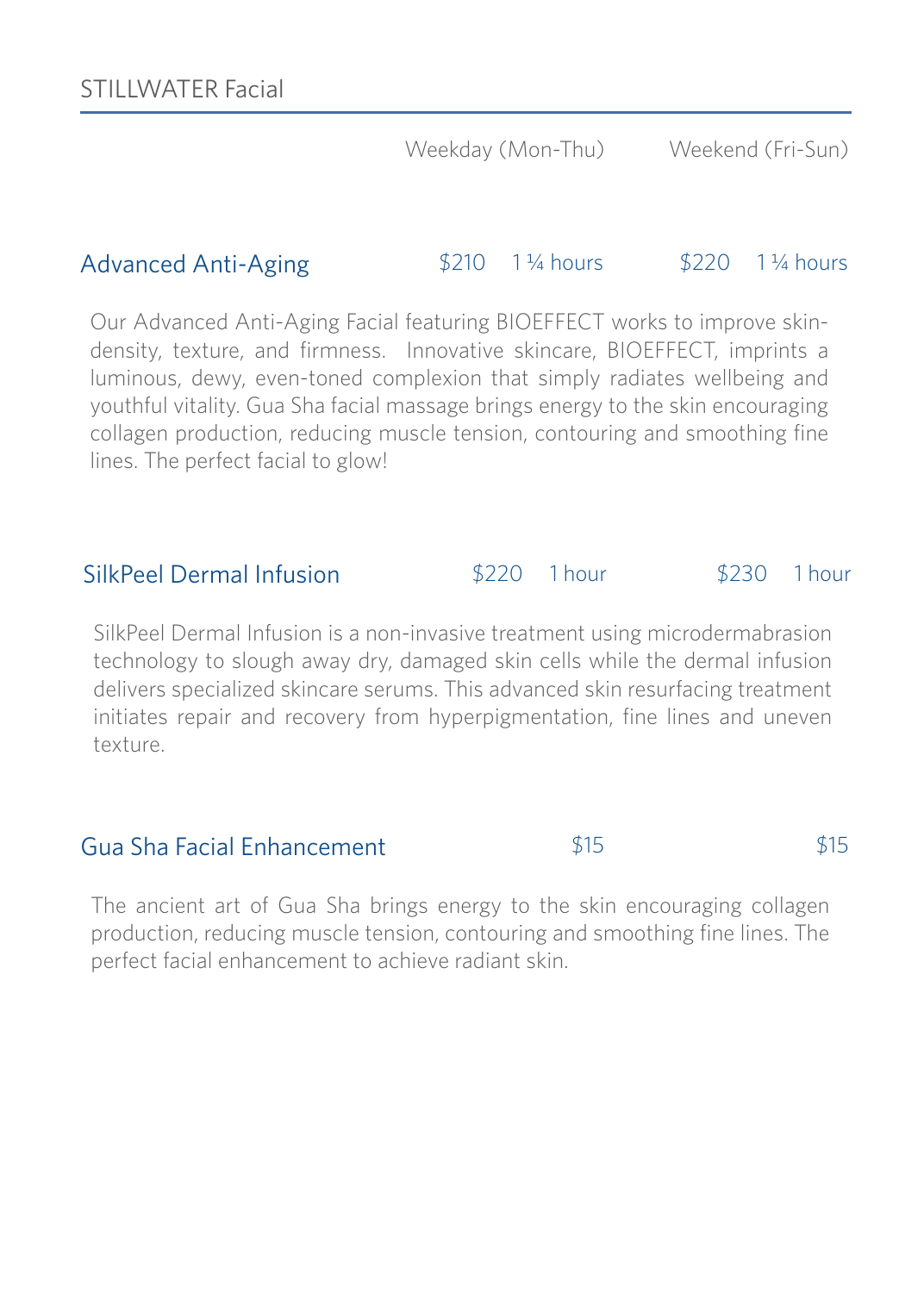|                                                                                                                                                    | Weekday (Mon-Thu) |                          | Weekend (Fri-Sun) |                        |
|----------------------------------------------------------------------------------------------------------------------------------------------------|-------------------|--------------------------|-------------------|------------------------|
| <b>Express Manicure</b>                                                                                                                            | 860               | - ½ hour                 |                   | $$65 \frac{1}{2}$ hour |
| This treatment focuses on nails and the essentials they need for a quick refresh.<br>Nail shaping, cuticle care, hydrating moisturizer and polish. |                   |                          |                   |                        |
| <b>Sport Manicure</b>                                                                                                                              |                   | $$70$ $\frac{3}{4}$ hour | \$75              | $\frac{3}{4}$ hour     |
| Our Sport Manicure provides the same relaxing service as our Signature<br>Manicure without polish.                                                 |                   |                          |                   |                        |
| Signature Manicure                                                                                                                                 | \$80              | 1 hour                   | \$85              | 1 hour                 |

Designed to delight the senses, this deeply hydrating manicure begins with detailed nail shaping and an uplifting sugar scrub to polish and heal overworked hands. The exfoliating sugar scrub is followed by cuticle care and a therapeutic paraffin treatment for deep repair to dry hands. To finish, a relaxing hand and arm massage and polish application. A true treat for your hands!

Express Pedicure  $$70$   $\frac{1}{2}$  hour  $$75$   $\frac{1}{2}$  hour

The perfect pedicure for those who would like a quick foot refresh. This pedicure focuses on nail and cuticle care, an exfoliating leg and foot scrub, hydrating lotion application and polish.

### Sports Pedicure **\$105** 1 hour \$110 1 hour

Our Sports Pedicure provides the same relaxing details as our Signature Pedicure without the polish.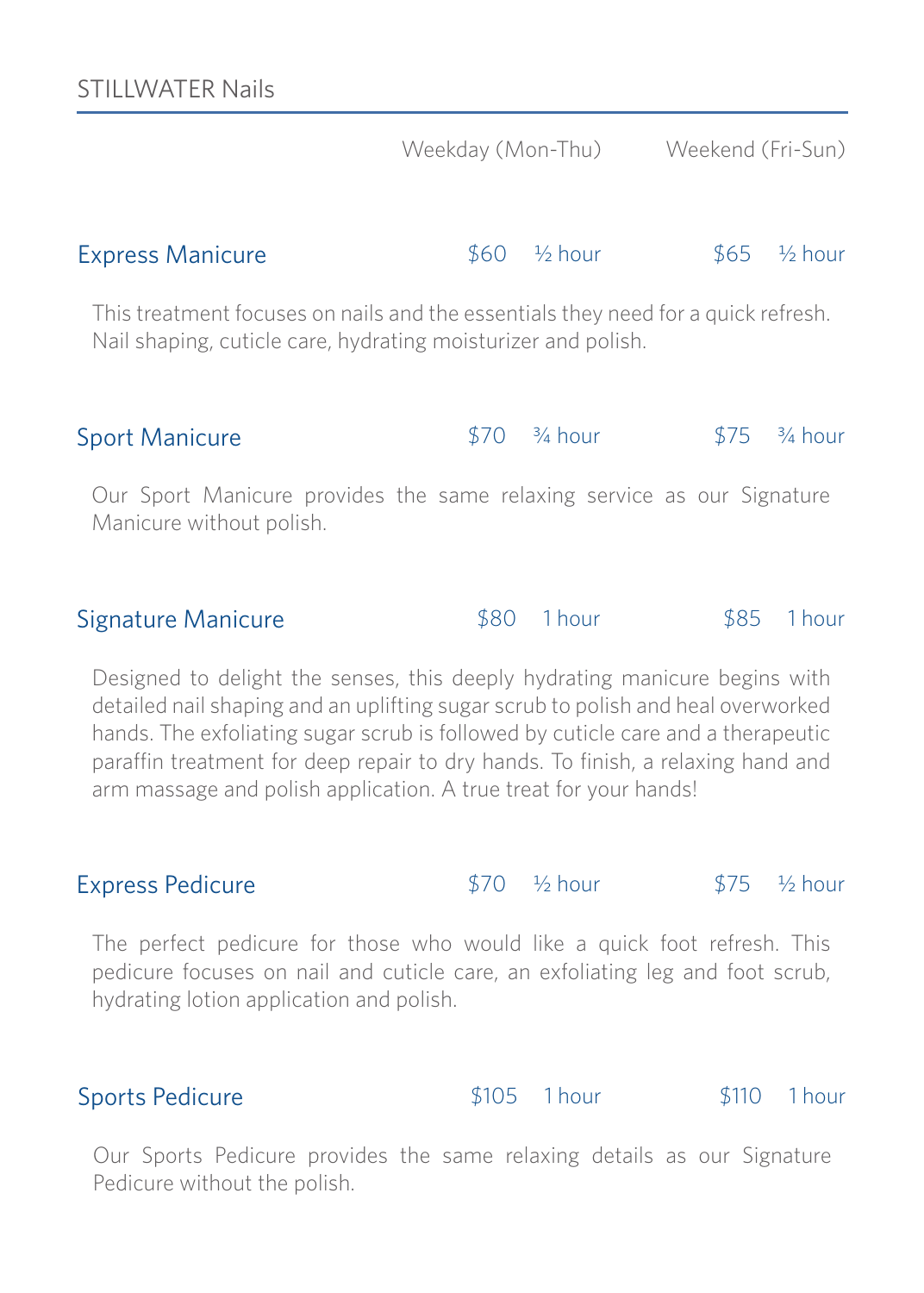#### Signature Pedicure \$110 1 hour \$115 1 hour

Stillwater's Signature Pedicure provides all the essential details to soothe tired feet. Beginning with an aromatic soak to soften the feet, followed by nail shaping, cuticle care and our signature three step callus care. Customized to your choice of hydrating foot masque or invigorating exfoliation. Continued with a restorative leg, foot massage and polish application.

### Pure Splendor Pedicure  $$135$  1 ¼ hours \$140 1 ¼ hours

Take time to enjoy moments of Pure Splendor with our most luxurious pedicure treatment. Combined with our Stillwater Signature Pedicure, the Pure Splendor Pedicure nourishes legs and toes beginning with a mineral rich mud mask, a warming sugar scrub and deeply hydrating therapeutic paraffin foot treatment. Relaxing massage and polish are the finishing touches to this blissful journey.

### Nail Enhancements

| French Polish Add-On                                | \$15 | \$15 |
|-----------------------------------------------------|------|------|
| Gel Polish Add-On                                   | \$20 | \$20 |
| Gel Polish Removal<br>with Service                  | \$15 | \$15 |
| Gel Polish Removal<br>& Re-application with Service | \$30 | \$30 |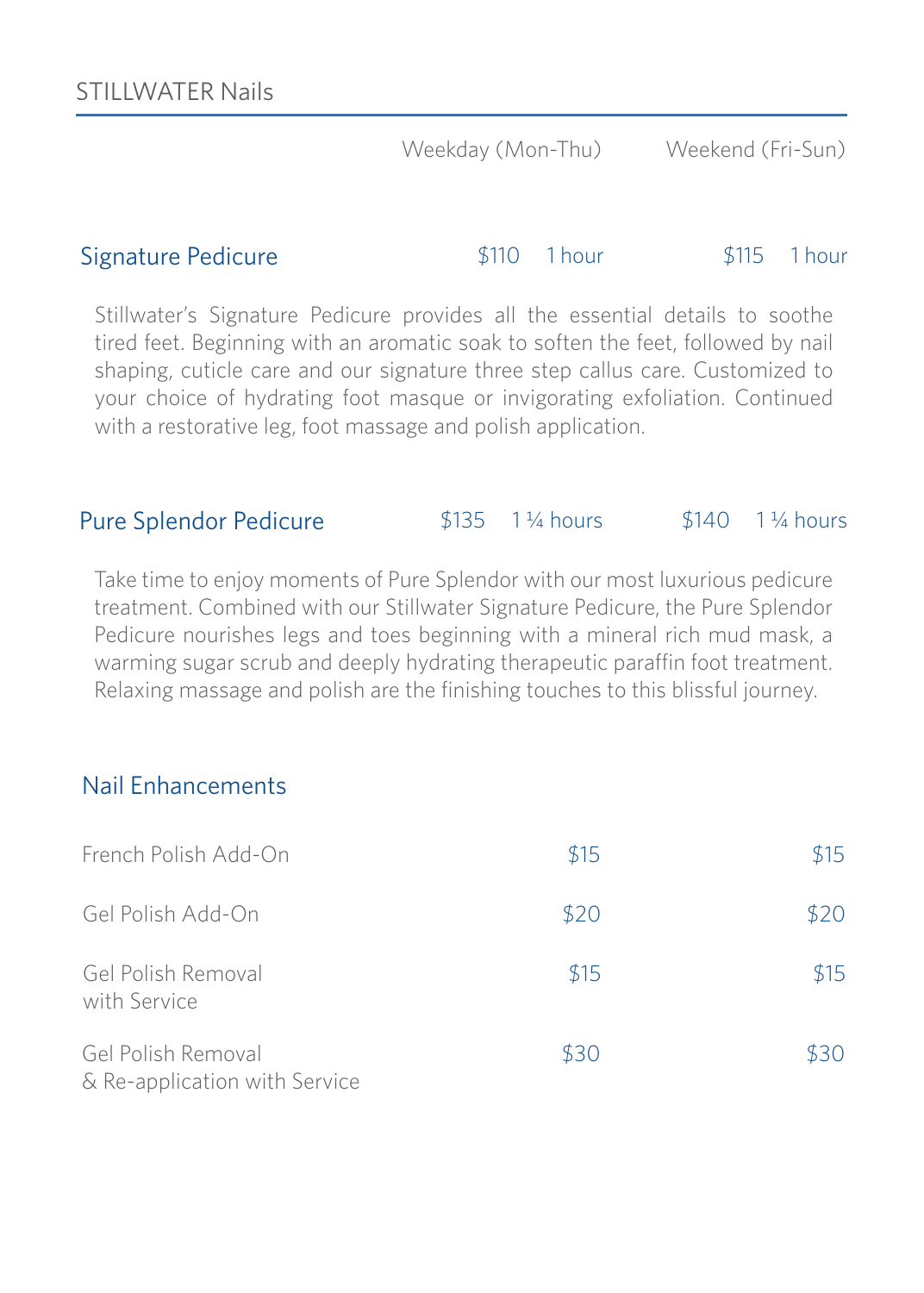## STILLWATER Beauty Services

|                |       | Weekday (Mon-Thu) Weekend (Fri-Sun) |
|----------------|-------|-------------------------------------|
| <b>Tinting</b> |       |                                     |
| Brow           | \$30  | \$35                                |
| Lash           | \$40  | \$45                                |
| Waxing         |       |                                     |
| Full Face      | \$65  | \$70                                |
| Brow           | \$35  | \$40                                |
| Lip            | \$25  | \$30                                |
| Lip & Chin     | \$55  | \$60                                |
| Chin           | \$35  | \$40                                |
| Under Arm      | \$40  | \$45                                |
| Full Arm       | \$60  | \$65                                |
| Bikini         | \$50  | \$55                                |
| Brazilian      | \$110 | \$115                               |
| French Bikini  | \$75  | \$80                                |
| Full Back      | \$85  | \$90                                |
| Full Leg       | \$100 | \$105                               |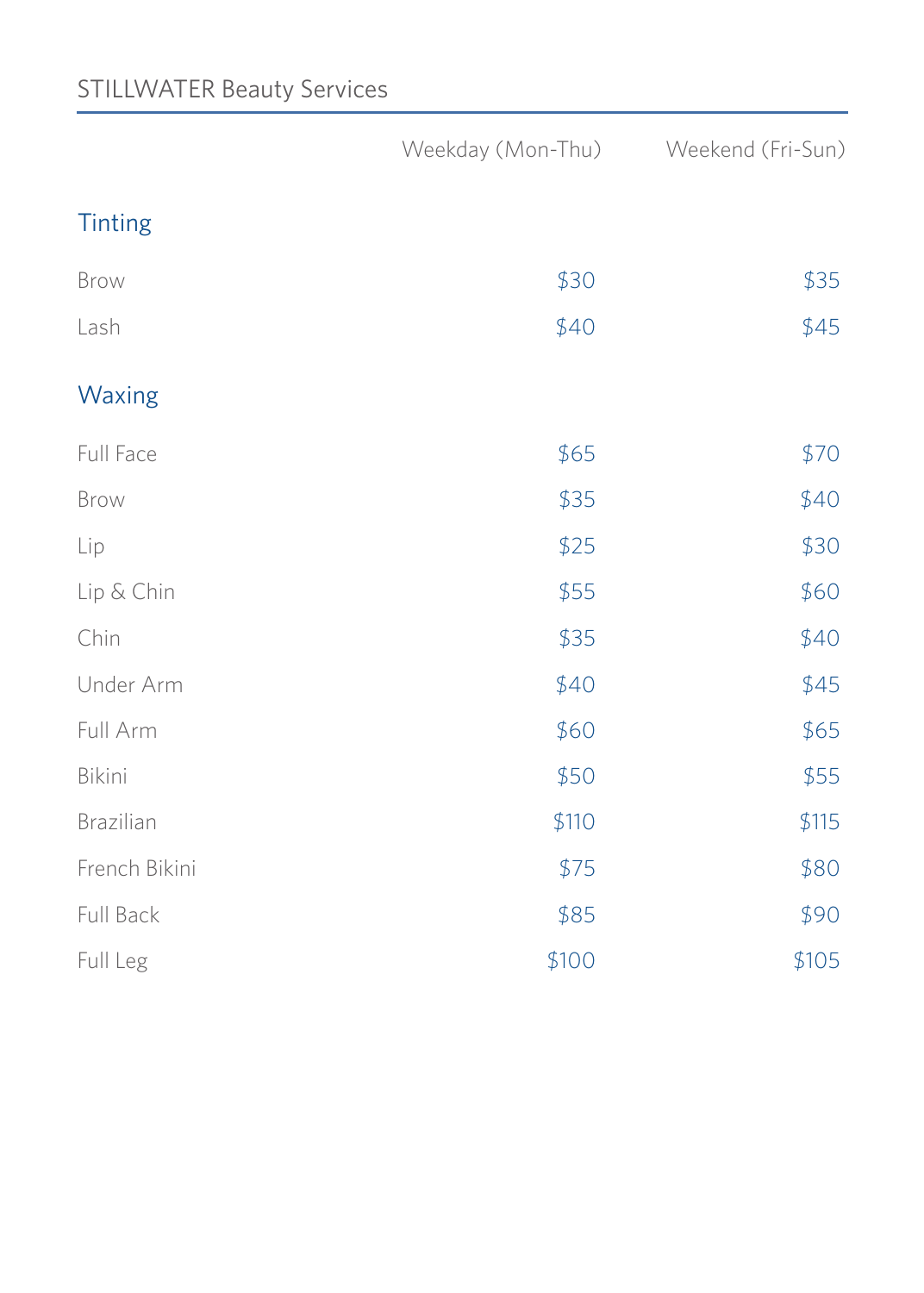## STILLWATER Beauty Services

|                      | Weekday (Mon-Thu) | Weekend (Fri-Sun) |
|----------------------|-------------------|-------------------|
| Waxing               |                   |                   |
| Full Leg & Bikini    | \$145             | \$150             |
| Full Leg & Brazilian | \$200             | \$205             |
| Full Leg & French    | \$170             | \$175             |
| Half Leg             | \$60              | \$65              |
| Half Leg & Bikini    | \$105             | \$110             |
| Half Leg & Brazilian | \$165             | \$170             |
| Half Leg & French    | \$130             | \$135             |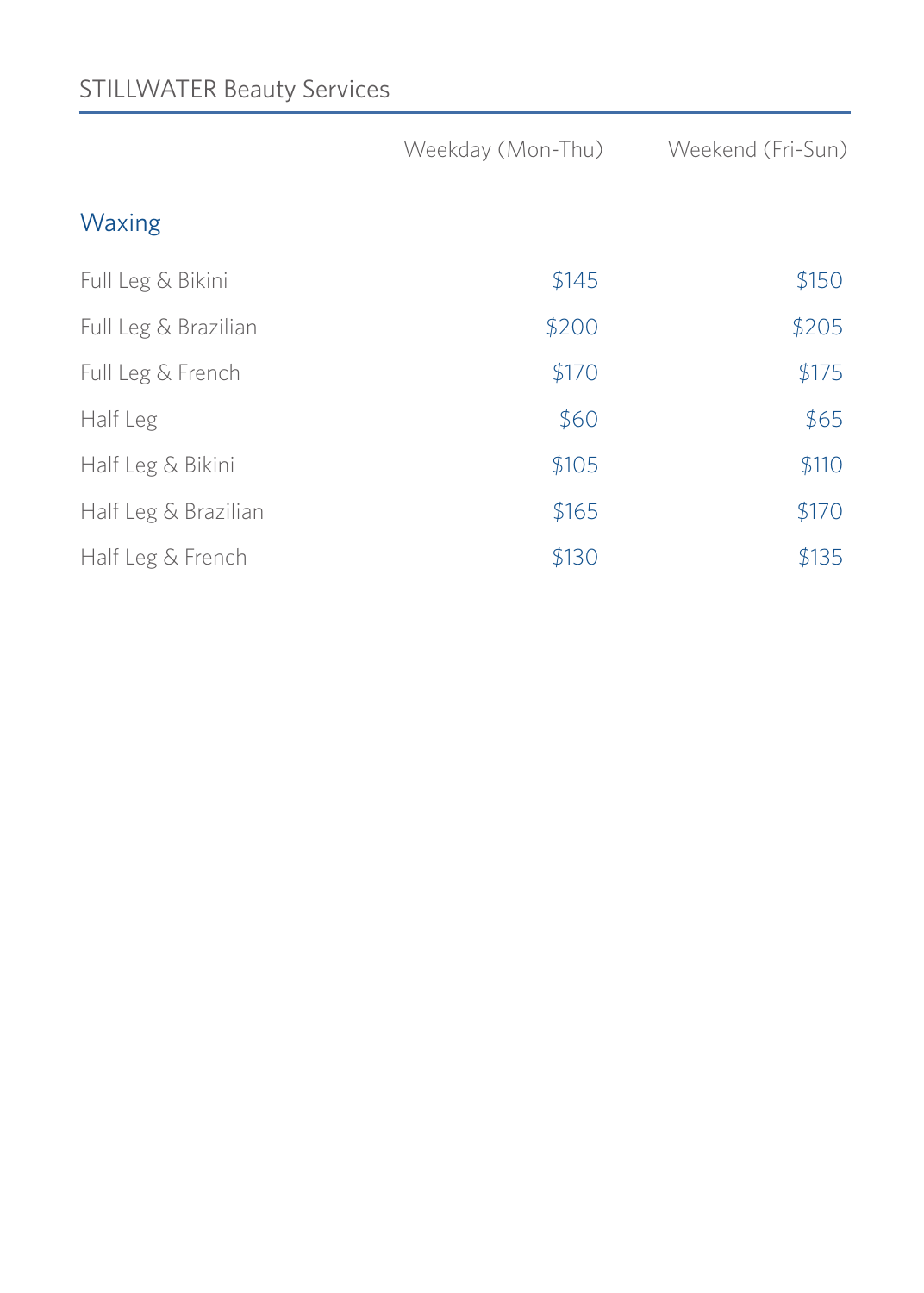## SELF-CARE WITH CONFIDENCE

We have implemented enhanced measures around cleanliness in an effort to ensure our colleagues and guests enjoy a healthy, safe and comfortable environment.

### Show You Care. Stay Home.

For your wellbeing and ours, an email will be sent prior to your visit reminding you if you have travelled outside of Canada and are required to self-isolate or are experiencing COVID-19 symptoms to please reschedule your visit to Stillwater Spa. Symptoms include fever, cough, difficulty breathing, runny nose, body aches, loss of taste or smell or sore throat. We can arrange for you to be rebooked after two weeks.

### Arrival

You may arrive 15 minutes early to prepare for your treatment. Sanitized and pre-assigned lockers, robes and slippers are provided. The Spa will not be responsible for any lost or misplaced items. We offer complimentary selfparking in the hotel's parkade based on availability.

### Safety Protocols

Wellness check for Spa colleagues are performed daily at the start of each shift. Hand sanitizers are located in various areas of the Spa, please use regularly. An additional relaxation lounge adjacent to the Spa will be offered to allow for more physical distancing.

### GBAC STAR Facility

We are pleased to announce that we are Global Biorisk Advisory Council (GBAC) STAR accredited which recognizes our gold standard protocols for cleaning, disinfection and infectious disease prevention in our facilities.

### Spa Facilities

The 15 minute use of our Steam Room and Whirlpool must be booked in advance prior to services.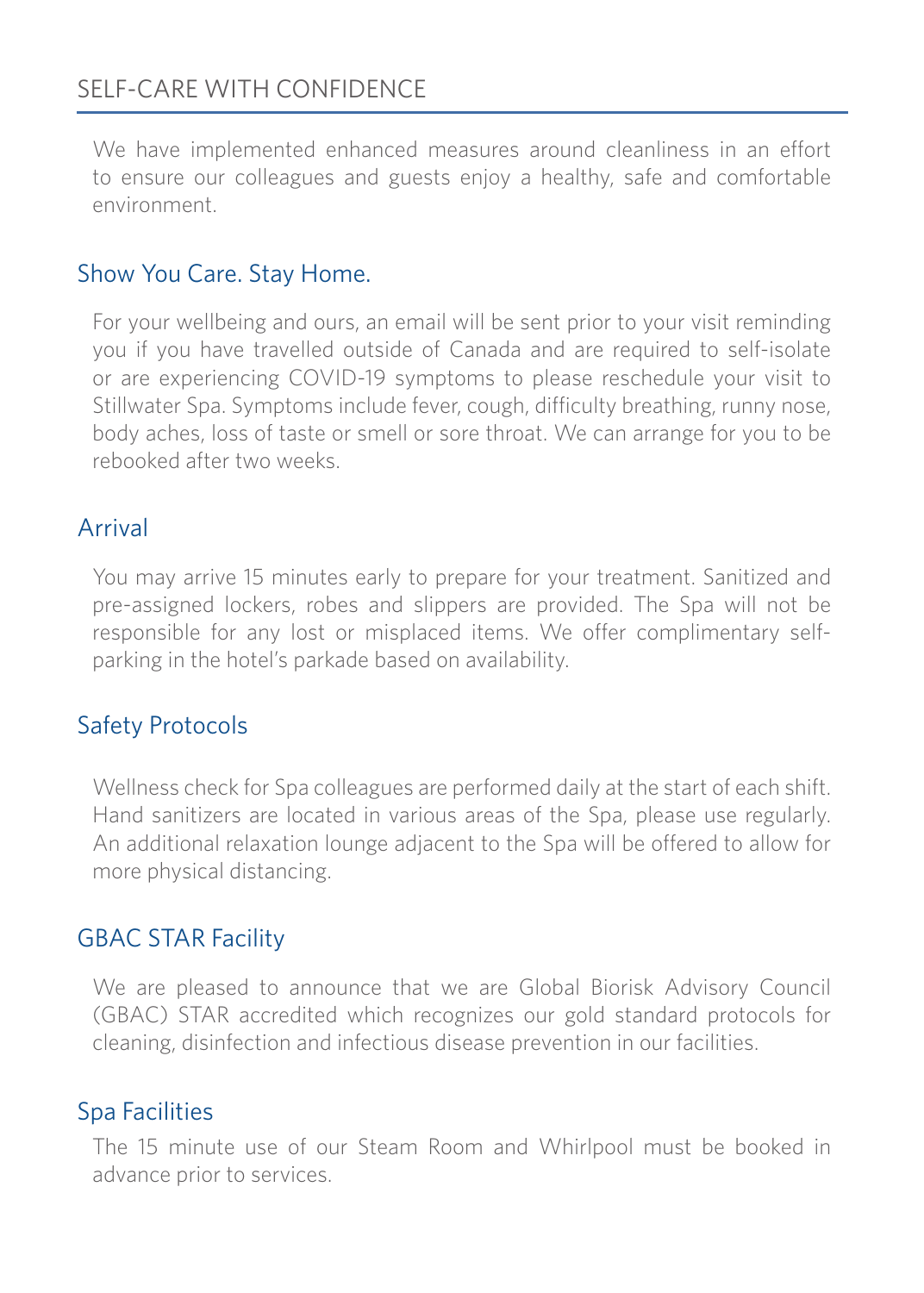## SELF-CARE WITH CONFIDENCE

### Retail

Naturopathica and BIOEFFECT skin care and body products are sold at the Spa. Please allow a Spa team member to assist with retail purchases. All sales are final. Complimentary curbside pick-up can be arranged.

### **Connectivity**

Select @Hyatt\_WiFi on your device for complimentary internet connection.

### Spa Etiquette

Stillwater Spa is an adult facility available to guests over the age of 18. For the comfort of others, pleas silence your cellphones and use Spa voices throughout your stay. We invite you to take calls outside of the Spa and waiting areas. Your cooperation in maintaining our relaxing spa environment is greatly appreciated.

### Payment

As an added protection for our guests and colleagues, Stillwater Spa highly encourages use of credit and debit cards.

### Gift Certificate

Give the gift of luxury with a Stillwater Spa Gift Certificate - the perfect present for all occasions. Available for purchase as a monetary value at our website, stillwaterspacalgary.com, or at the Spa Front Desk.

### Health Benefit

All massages are performed by registered massage therapists (RMT) with a minimum of 2200 hours. Please consult your benefit plan for eligibility.

### Reservations

To cancel or reschedule an appointment and avoid a cancelation charge, we require a minimum of 24 hours advance notice for individual services and 48 hours advance notice for packages.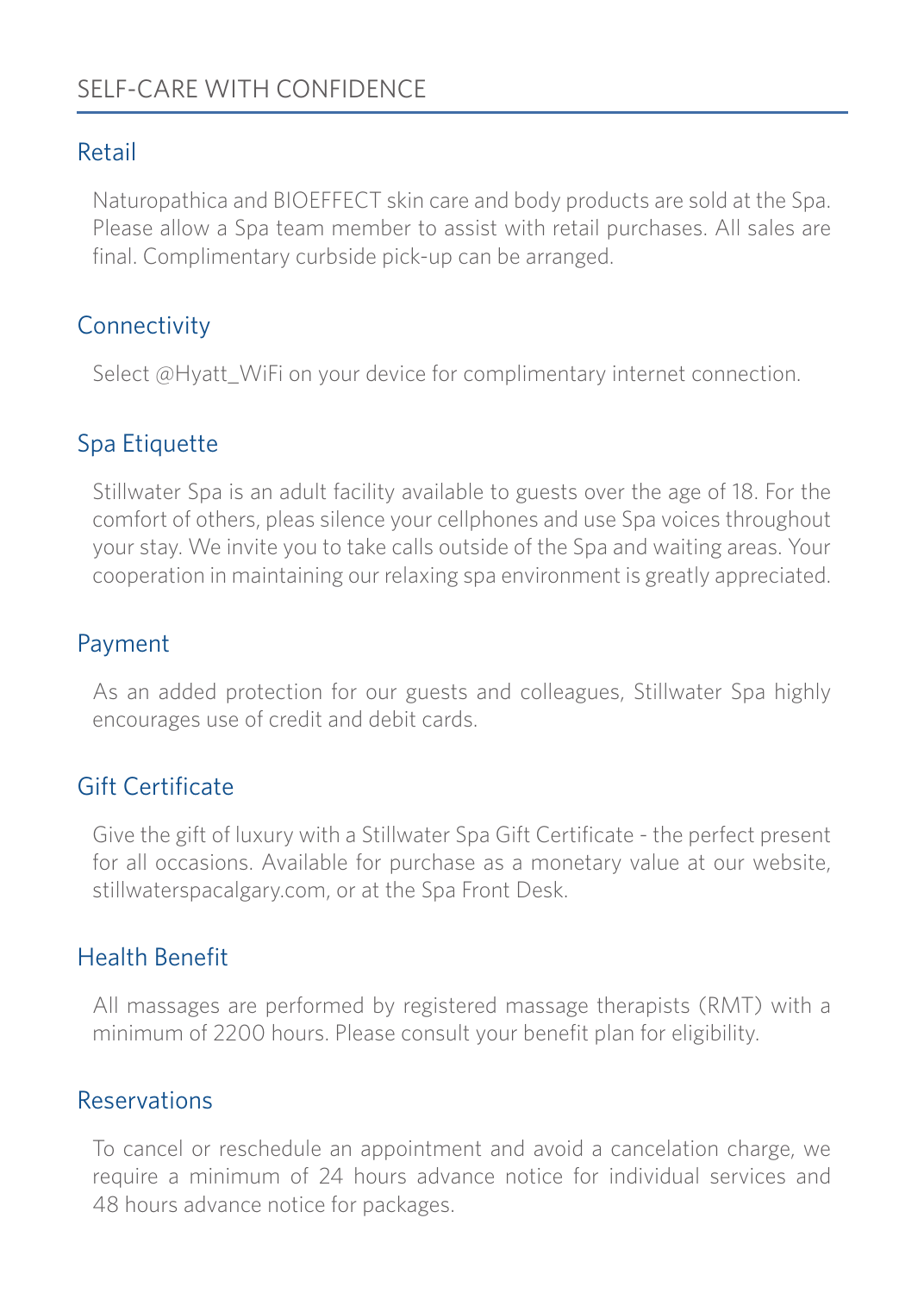## STILLWATER SPA Hours

Monday to Tuesday Closed

Wednesday to Friday 10:00 AM - 8:00 PM

Saturday to Sunday 9:00 AM - 7:00 PM

Operation hours may change. Our dedicated Spa Reservations line is open daily from 9:00 AM - 5:00 PM. Please call 403 537 4474.

Follow us on Instagram or visit our website for up-to-date promotions and product information.

> @stillwaterspacalgary stillwaterspacalgary.com